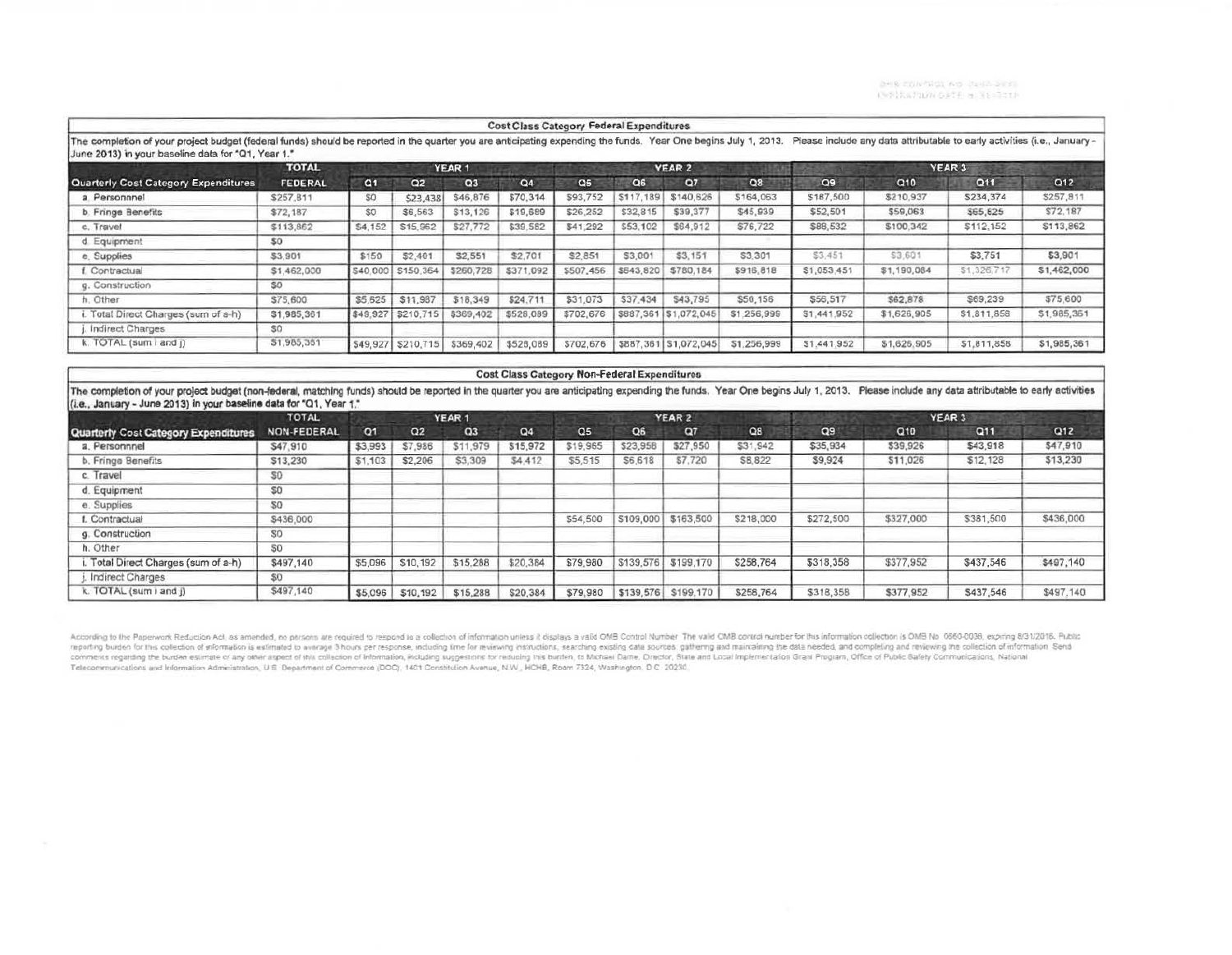#### MILESTONE CATEGORIES

All projects must be completed within three years following the date of the issuance of the award.

Please use the table provided to indicate your anticipated number of activities you plan to complete each quarter for every year of your project. Year One begins July 1, 2013. Please include any data attributable to early activities (i.e., January - June 2013) in your baseline data for "Q1, Year 1."

Please also provide a brief description (100 words or less) of the primary activities involved in meeting each milestone (a single description should be provided for each milestone, covering all quarters in years one through three). Please write "N/A" if your project does not include an activity. If necessary, please insert additional milestones at the bottom of the chart.

|                                                                                                                                                                                                       |                                          |                |    |            |        |                |              | YEAR 3       |                        |                   |     |     |     |
|-------------------------------------------------------------------------------------------------------------------------------------------------------------------------------------------------------|------------------------------------------|----------------|----|------------|--------|----------------|--------------|--------------|------------------------|-------------------|-----|-----|-----|
| <b>Description of Activity</b><br>MILESTONE ACTIVITY CATEGORIES                                                                                                                                       | <b>TOTAL</b>                             | Q <sub>1</sub> | Q2 | Q3         | Q4     | Q <sub>5</sub> | Q6           | Q7           | Q8                     | Q9                | Q10 | Q11 | Q12 |
| Hold meetings with representatives from<br>each county, municipality, and State agency<br>to inform and educate about NPSBN                                                                           | 2,130                                    | 75             |    | 200        |        |                |              |              |                        |                   | 200 | 200 |     |
|                                                                                                                                                                                                       |                                          |                |    |            |        |                |              |              |                        |                   |     |     |     |
| attend national broadband conferences (10<br>individuals to attend 10 conferences)                                                                                                                    | 96                                       |                |    |            | 4.8    |                |              | -10          |                        |                   |     |     |     |
| Support existing State Staff (SWIC - 10%<br>annually or .10 FTE, AAG - 2.5% annually or<br>.025 FTE); Hire one F/T grants management<br>specialist (100% or 1 FTE)                                    | 1.125                                    | 0.125          |    |            |        |                |              |              |                        |                   |     |     |     |
| Hire contractors for Broadband<br>Outreach/Administration (1 contract); Five<br>Regional Coordinators for outreach (1<br>contract); Website Developer (1 contract);<br>and Broadband SME (1 contract) |                                          |                |    |            |        |                |              |              |                        |                   |     |     |     |
|                                                                                                                                                                                                       |                                          |                |    |            |        |                |              |              |                        |                   |     |     |     |
| SIEC meetings and working group meetings                                                                                                                                                              | 46                                       |                |    |            |        |                |              |              |                        |                   |     |     |     |
| Develop and maintain website, Develop and<br>distribute information and educational<br>handouts at<br>meetings/workshops/confernences.                                                                | 8,000                                    | 100            |    |            |        |                |              |              |                        | 500               | 500 | 500 | 500 |
| At this time, we have no subreciplents                                                                                                                                                                |                                          |                |    |            |        |                |              |              |                        |                   |     |     |     |
| Activites TBD                                                                                                                                                                                         | N/A                                      |                |    |            |        |                |              |              |                        |                   |     |     |     |
|                                                                                                                                                                                                       | SLIGP staff and other representatives to |                |    | 235<br>500 | YEAR 1 | 1,000          | 200<br>1,400 | 235<br>1,000 | YEAR 2<br>200<br>1,000 | 200<br>500<br>500 |     | 235 |     |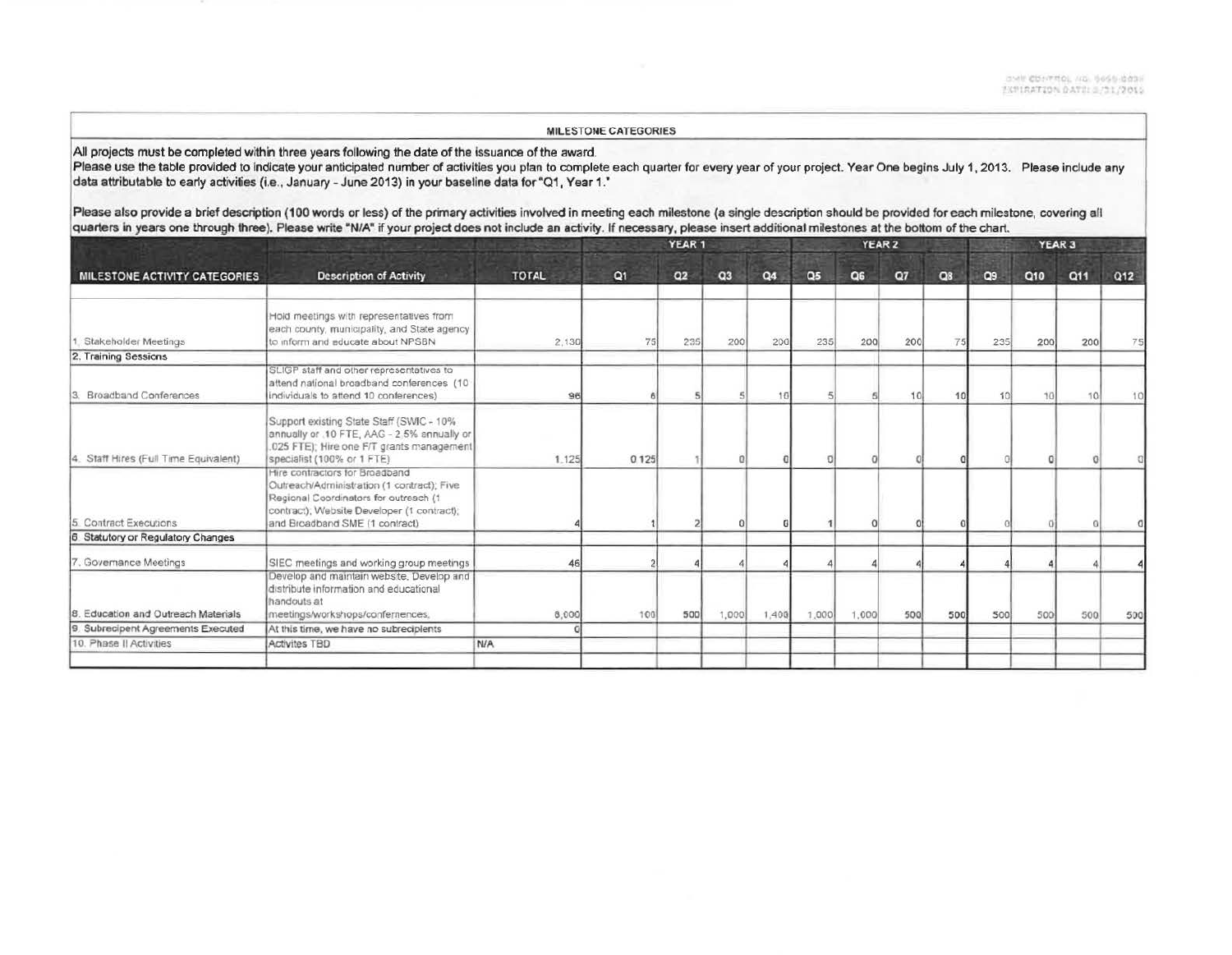## Maryland: SLIGP Detailed Budget Spreadsheet

| Category                                                                                                                                                                                                                                                                                                                                                                                                  |           | Detailed Description of Budget (for full grant<br>period) |                            | <b>Breakdown of Costs</b> |                        |                          | Percentge Change |               | <b>Notes</b>                                                          |
|-----------------------------------------------------------------------------------------------------------------------------------------------------------------------------------------------------------------------------------------------------------------------------------------------------------------------------------------------------------------------------------------------------------|-----------|-----------------------------------------------------------|----------------------------|---------------------------|------------------------|--------------------------|------------------|---------------|-----------------------------------------------------------------------|
| a. Personnel                                                                                                                                                                                                                                                                                                                                                                                              | Quantity  | <b>Unit Cost</b>                                          | <b>Total Cost</b>          | Federal                   |                        | Non-Federal In-Kind/Cash | Federal          | Non-Federal   |                                                                       |
| SWIC<br>The SWIC will spend 25% of the time on<br>SLIGP grant activities for 3 years. The<br>SWIC's annual salary is \$135,000.<br>$$135,000 \times 25\% = $33,750$                                                                                                                                                                                                                                       | f.        | \$33,750                                                  |                            | \$0                       | \$101,250 In-Kind      |                          |                  |               |                                                                       |
| Legal Services: Department of IT<br>Assistant Attorney General will spend 50<br>hours per year for 3 years reviewing                                                                                                                                                                                                                                                                                      |           |                                                           | \$101,250                  |                           |                        |                          |                  |               |                                                                       |
| documents. The hourly rate is \$45. \$45<br>$x 50 = $2,250$<br>Broadband Grants Specialist: One grant                                                                                                                                                                                                                                                                                                     | 3 years   | \$2,250                                                   | \$6,750                    | \$0                       | \$<br>6,750 00 In-Kind |                          |                  |               |                                                                       |
| manager will spend 100% (2080 hours<br>per year) on the project for three years at<br>\$52,383 a year.<br>Application Preparation by SWIC.                                                                                                                                                                                                                                                                | Э         | \$52,383                                                  | \$157,149                  | \$157,149                 | \$0                    |                          |                  |               |                                                                       |
| <b>Pre-award Expense</b><br>The SWIC's annual salary is \$135,000.<br>or \$66/hour times 10 hours.                                                                                                                                                                                                                                                                                                        | 10        | \$66                                                      | \$660                      | \$0                       |                        | \$660 In-Kind            |                  |               |                                                                       |
| <b>Total Personnel</b>                                                                                                                                                                                                                                                                                                                                                                                    |           |                                                           | \$265,809                  | \$157,149                 | \$108,660              |                          | 39% decrease     | 126% increase |                                                                       |
| b. Fringe Benefits                                                                                                                                                                                                                                                                                                                                                                                        | Quantity  | <b>Unit Cost</b>                                          | <b>Total Cost</b>          | Federal                   | Non-Federal            |                          | Federal          | Non-Federal   |                                                                       |
| <b>SMIC</b><br>Fringe is calculated at 28% of salary, for<br>the portion of time spent on SLIGP<br>activities (25%)                                                                                                                                                                                                                                                                                       | \$101,250 | 28%                                                       | \$28,350                   | \$0                       | \$28,350 In-Kind       |                          |                  |               |                                                                       |
| <b>DoIT AAG</b><br>Fringe is calculated at 28% of salary.<br><b>Grants Specialist</b>                                                                                                                                                                                                                                                                                                                     | \$6,750   | 28%                                                       | \$1,890                    | \$0                       |                        | \$1,890 In-Kind          |                  |               |                                                                       |
| Fringe is calculated at 28% of salary.                                                                                                                                                                                                                                                                                                                                                                    | \$157,149 | 28%                                                       | \$44,002                   | \$44,002                  | \$0                    |                          |                  |               |                                                                       |
| <b>Total Fringe Benefits</b>                                                                                                                                                                                                                                                                                                                                                                              |           |                                                           | \$74,242                   | \$44,002                  | \$30,240               |                          | 39% decrease     | 166% increase |                                                                       |
| c. Travel                                                                                                                                                                                                                                                                                                                                                                                                 | Quantity  | <b>Unit Cost</b>                                          | <b>Total Cost</b>          | Federal                   | Non-Federal            |                          | Federal          | Non-Federal   |                                                                       |
| PRE-AWARD COST: Travel for Regional<br>and National Meetings with FirstNet: 6<br>individuals will attend 1 meeting: the<br>FirstNet Workshop in Arlington, Virginia<br>on May 15-16, 2013. Local travel is<br>estimated at \$45 gas/tolls; hotel is<br>estimated at \$230/night for one night; per<br>diem is estimated at \$66/day for two<br>days (Washington, DC rates), for a total<br>of \$407/trip. |           | \$407                                                     | \$2,442                    | \$2,442                   |                        |                          |                  |               |                                                                       |
| Regional and National Meetings with<br>FirstNet: 10 individuals will attend 9<br>meetings. Airfare is estimated at<br>\$600/ticket; hotel is estimated at<br>\$100/night for two nights; per diem is<br>estimated at \$70/day for three days, for a<br>total of \$1010/trip                                                                                                                               | 90        | \$1,010                                                   | \$90,900                   | \$90,900                  |                        |                          |                  |               |                                                                       |
| Mileage for Working Group Meetings: 40<br>individuals traveling 100 miles roundtrip<br>for 9 meetings; cost per mile is based on<br>state mileage reimbursement rates                                                                                                                                                                                                                                     | 36000     | \$0.56                                                    | \$20,160                   | \$20,160                  |                        |                          |                  |               | adjusted to meet new mileage rate (.56 down from .565) as of<br>Jan.1 |
| <b>Total Travel</b>                                                                                                                                                                                                                                                                                                                                                                                       |           |                                                           | \$113,502                  | \$113,502                 | \$0                    |                          | .31% decrease    |               |                                                                       |
| d. Equipment                                                                                                                                                                                                                                                                                                                                                                                              | Quantity  | <b>Unit Cost</b>                                          | <b>Total Cost</b>          | Federal                   | Non-Federal            |                          | Federa           | Non-Federal   |                                                                       |
| N/A                                                                                                                                                                                                                                                                                                                                                                                                       |           | \$0                                                       | \$0                        | \$0                       |                        |                          |                  |               |                                                                       |
| <b>Total Equipment</b>                                                                                                                                                                                                                                                                                                                                                                                    |           |                                                           | \$0                        | \$0                       | \$0                    |                          |                  |               |                                                                       |
| e. Supplies<br>Printers                                                                                                                                                                                                                                                                                                                                                                                   | Quantity  | <b>Unit Cost</b><br>\$424                                 | <b>Total Cost</b><br>\$848 | Federal<br>\$848          | Non-Federal            |                          | Federal          | Non-Federal   |                                                                       |
| <b>Office Supplies</b>                                                                                                                                                                                                                                                                                                                                                                                    |           |                                                           |                            |                           |                        |                          |                  |               |                                                                       |
| budgeted at \$50/month for 3 years<br>Laptops                                                                                                                                                                                                                                                                                                                                                             | 36        | \$50<br>\$550                                             | \$1,800<br>\$1,650         | \$1,800<br>\$1,650        |                        |                          |                  |               |                                                                       |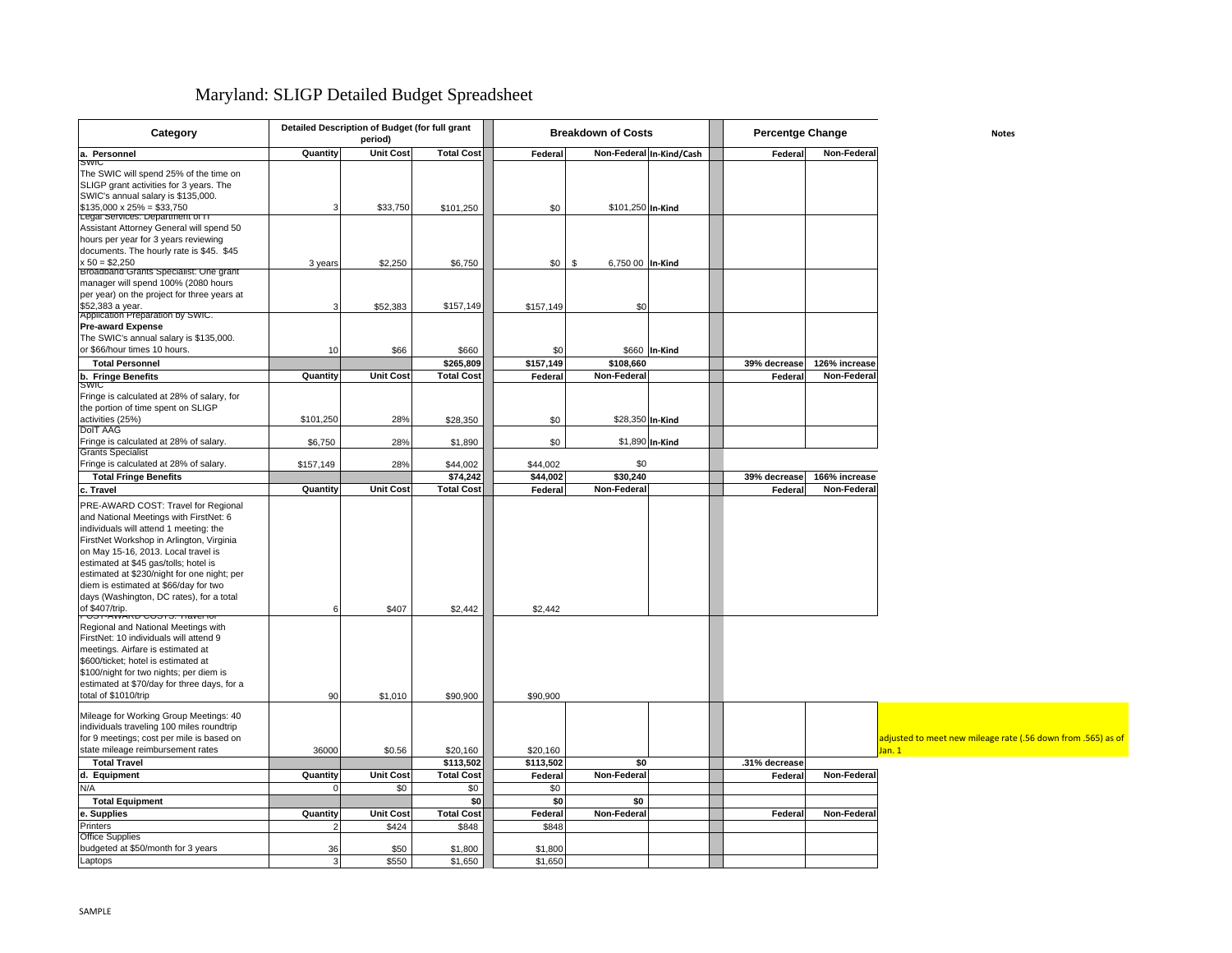| <b>Total Supplies</b>                                                              |           |                  | \$4,298           | \$4,298     | \$0            | 10% increase |              |
|------------------------------------------------------------------------------------|-----------|------------------|-------------------|-------------|----------------|--------------|--------------|
| Contractual                                                                        | Quantity  | <b>Unit Cost</b> | <b>Total Cost</b> | Federal     | Non-Federal    | Federal      | Non-Federal  |
| Broadband SME - Contractor to provide                                              |           |                  |                   |             |                |              |              |
| technical support on a part time basis.<br>Hourly rate of \$210 per hour times 520 |           |                  |                   |             |                |              |              |
| hours in year 1; 1040 hours per year in                                            |           |                  |                   |             |                |              |              |
| years 2 and 3 for a total of 1560 hours                                            | 1560      | \$201            | \$313,560         | \$313,560   |                |              |              |
| Broadbarid Outreach/Administrator:                                                 |           |                  |                   |             |                |              |              |
| Fulltime contractor at 2080 hours per                                              |           |                  |                   |             |                |              |              |
| year to provide outreach to regional                                               |           |                  |                   |             |                |              |              |
| representatives, coordination with                                                 |           |                  |                   |             |                |              |              |
| Federal and neighboring States for 3                                               |           |                  |                   |             |                |              |              |
| years.<br><del>G regional Coorumators. One assigned</del>                          | 3         | \$160,000        | \$480,000         | \$480,000   |                |              |              |
| to each of Maryland's 5 Interoperability                                           |           |                  |                   |             |                |              |              |
| regions to coordinate activities related to                                        |           |                  |                   |             |                |              |              |
| FirstNet such as surveys, stakeholder                                              |           |                  |                   |             |                |              |              |
| outreach, inventory of assets,                                                     |           |                  |                   |             |                |              |              |
| development of local plans and reports.                                            |           |                  |                   |             |                |              |              |
| Positions are contractors working 520                                              |           |                  |                   |             |                |              |              |
| hours per year for 3 years                                                         | 7800      | \$55             | \$429,000         | \$429,000   |                |              |              |
| Broadband website Development,                                                     |           |                  |                   |             |                |              |              |
| maintenance for three years based on                                               |           |                  |                   |             |                |              |              |
| approximately 1248 hours per year                                                  |           |                  |                   |             |                |              |              |
| (60%) and an hourly rate of \$92 per                                               |           |                  |                   |             |                |              |              |
| hour.                                                                              | 3         | \$115,000        | \$345,000         | \$345,000   |                |              |              |
| Site surveys: Contractural services to                                             |           |                  |                   |             |                |              |              |
| complete FirstNet developed site survey                                            |           |                  |                   |             |                |              |              |
| forms for Maryland facilities that will likely                                     |           |                  |                   |             |                |              |              |
| occur in Phase 2 of the grant period. A                                            |           |                  |                   |             |                |              |              |
| total of 3582.4 hours in years 2 and 3 at                                          |           |                  |                   |             |                |              |              |
| an hourly rate of \$100 per hour.                                                  | 3582.4    | \$100            | \$358,240         | \$0         | \$358,240 Cash | \$358,240    |              |
| <b>Total Contractual</b>                                                           |           |                  | \$<br>1.925.800   | \$1,567,560 | \$358.240      | 7% increase  | 17% decrease |
| Construction<br>g.                                                                 | Quantity  | Unit Cost        | <b>Total Cost</b> | Federal     | Non-Federal    | Federal      | Non-Federal  |
| N/A                                                                                |           |                  | \$0               |             |                |              |              |
| <b>Total Construction</b>                                                          |           |                  | \$0               | \$0         | \$0            |              |              |
| h. Other<br>Wireless Connection for Laptops: 3                                     | Quantity  | <b>Unit Cost</b> | <b>Total Cost</b> | Federal     | Non-Federal    | Federal      | Non-Federal  |
| laptops/month x 12 months/year x 3                                                 |           |                  |                   |             |                |              |              |
| years = 108; the monthly cost for each                                             |           |                  |                   |             |                |              |              |
| laptop's connection is \$75                                                        | 108 units | \$75             | \$8,100           | \$8,100     |                |              |              |
| <b>Regiona</b>                                                                     |           |                  |                   |             |                |              |              |
| sub-grant to provide coordination with                                             |           |                  |                   |             |                |              |              |
| FEMA Region III States for 3 years.                                                |           |                  |                   |             |                |              |              |
| Research, evaluation, planning and                                                 |           |                  |                   |             |                |              |              |
| outreach on behalf of member States.                                               |           |                  |                   |             |                |              |              |
| Estimated to be 300 hours per year at a                                            |           |                  |                   |             |                |              |              |
| rate of \$100.83 per hour equals \$30,250                                          |           |                  |                   |             |                |              |              |
| a year.                                                                            | 3         | \$30,250         | \$90,750          | \$90.750    |                |              |              |
| <b>Total Other</b>                                                                 |           |                  | \$98,850          | \$98,850    |                |              |              |
|                                                                                    |           |                  | \$2,482,501       | \$1,985,361 | \$497,140      |              |              |
| <b>Total Direct Charges</b><br>i. Indirect Costs                                   | Quantity  | <b>Unit Cost</b> | <b>Total Cost</b> | Federal     | Non-Federal    | Federal      | Non-Federal  |
| N/A                                                                                |           |                  | \$0               | \$0         | \$0            | \$0          | \$0          |
| <b>Total Indirect</b>                                                              |           |                  | \$0               | \$0         | \$0            | \$0          | \$0          |
| <b>TOTALS</b>                                                                      |           |                  | \$2,482,501       | \$1,985,361 | \$497,140      | \$0          | \$0          |
|                                                                                    |           |                  |                   |             |                |              |              |

**GRAND TOTAL**

**\$2,482,501**

|                                 | <b>Federal Share</b> | <b>Non-Federal Share</b> |  |  |  |
|---------------------------------|----------------------|--------------------------|--|--|--|
| Sequestration Reduction Amount: | \$1.985.361          | \$497,140                |  |  |  |
| <b>Total Project Cost</b>       | \$2,482,501          |                          |  |  |  |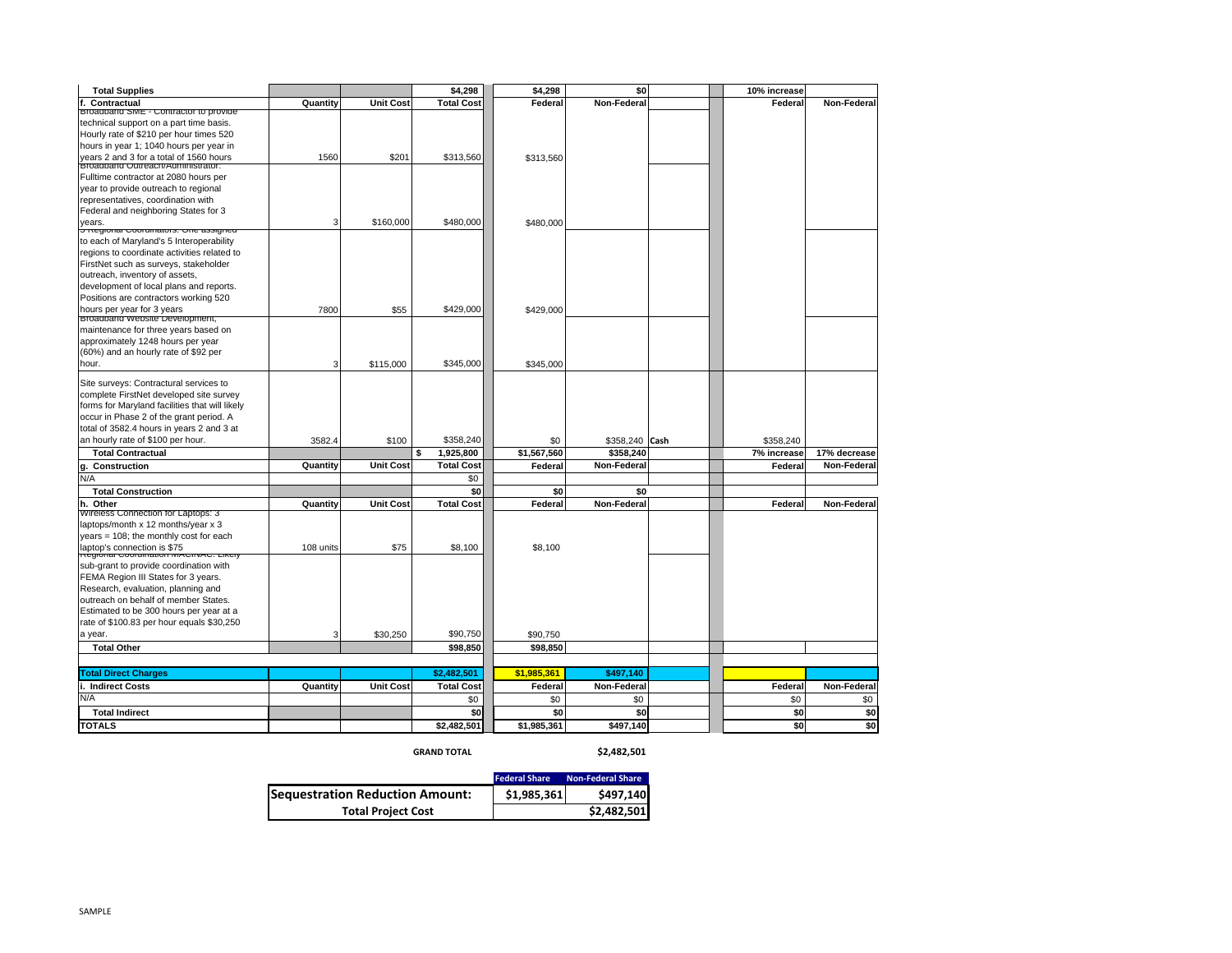# 4. **Detailed Budget Justification.**

*The budget narrative must provide sufficient explanation of each budget category in order to establish the need for the funds in each category, and the basis for figures used. The budget narrative must be accompanied by a spreadsheet listing itemized costs by category (e.g., salary, supplies, equipment, travel, contractual, indirect) supporting how the budget request was calculated. Spreadsheets must be formatted to fit letter-sized paper (8.5" x 11"). A budget justification in narrative form must also be provided to explain and justify all project costs, including contractual costs. This narrative must be organized to clearly correspond to the information provided in the budget table or spreadsheet. Detail provided in the spreadsheet and/or the narrative must also be sufficient so that reviewers can interpret how costs were estimated or calculated, especially for costs over \$5,000 (including any contractual costs). The budget narrative (and the Standard Form 424A form) and spreadsheet must clearly distinguish those costs proposed to be supported with federal funds as well as those costs contributed by the applicant as the nonfederal match.*

Maryland plans to use SLIGP funds to provide additional staffing through existing contractual services vehicles, supplies and materials to enhance out stakeholder outreach, and research and data development planning to provide a consolidated plan for action upon the announcement that FirstNet is ready to begin deployment in our State. Governor O'Malley has been a leader in support of public safety broadband using his position as Chairman of the National Governors Association Committee on Public Safety and Homeland Security to advance the cause of awarding D Block to public safety. Now, as this state-of-the-art technology for first responders is closer to reality, the Governor has continued his advocacy for the development and deployment of the PSBN. Maryland is committed to working with FirstNet, our public safety stakeholders, IT professionals as well as Federal and regional partners to increase the chances of success in achieving this difficult but critical task. Having successfully used our interoperability governance structure to solve regional gaps and established a Statewide interoperable 700 MHz communications system, we plan to expand on those successes through the SLIGP opportunity.

Here is our revised budget amendment:

#### **Personnel**

**Interoperability Director (SWIC)** (Non-Federal) – The State of Maryland has a fulltime Statewide Interoperability Director who has been designated by the Governor as the Single Point of Contact (SPOC) for interactions with FirstNet. The incumbent, Ray Lehr, served as the National Governors Association Board member on the Public Safety Spectrum Trust for more than years. He also oversees the implementation of the Statewide 700 MHz radio communications system so he provides a strong background to assist the SIEC and stakeholders in preparing for the NPSBN. With the need for the SWIC's involvement in all stages of the planning and outreach in order to prepare for the State Consultation process, the SWIC has been spending even more time on Broadband related activities than previously thought. The SWIC is now spending 25% of his time on Broadband related activities and accordingly, 25% of his salary will be provided as an inkind match. The source of this match is the State's general fund and is not from another Federal source.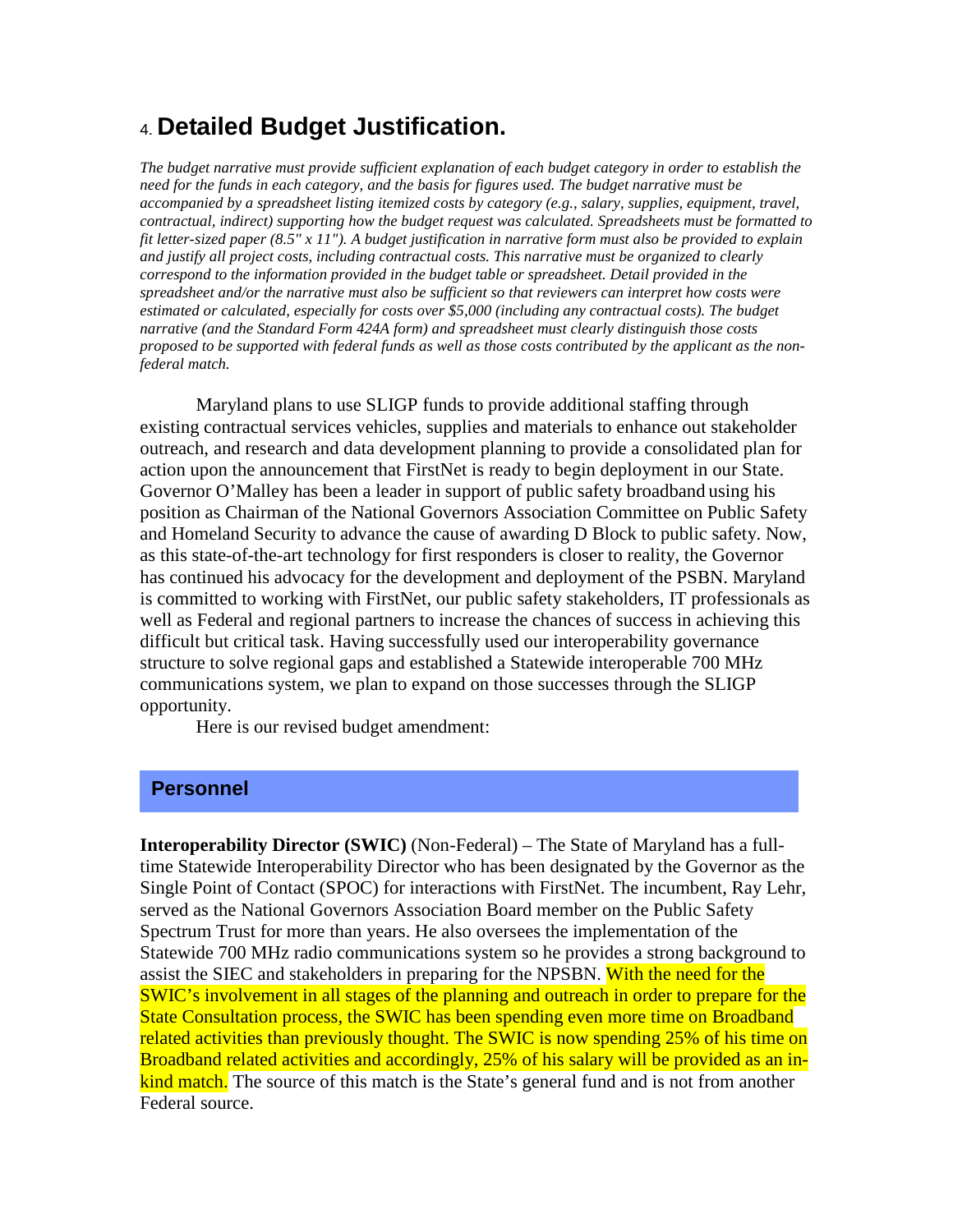**Legal Services (DoIT AAG)** (Non-Federal) – While the Broadband Outreach Administrator will begin the MOUs deemed necessary and complete the information required, a State Assistant Attorney General (AAG) must review and sign off on legal sufficiency. An AAG from the Department of Information Technology (DoIT) will be assigned to review and approve documents. DoIT will be the administrative agency for this grant. The AAG will spend 50 hours per year over the three years of this grant. At \$45 an hour, an in-kind match of \$6,750 will be provided. The source of this match is the State's general fund and is not from another Federal source.

**Broadband Grants Specialist** (Federal) – This full-time position will provide grant management support, including monitoring the budget, producing grant progress reports, and project oversight to align activities with project budget and timeline. One grant manager will spend 100% on the project. This position has been included in DoIT's request for a Position Identification Number for the State's FY15 budget. The position has been assigned a yearly salary that is lower than previously budgeted and the budget spreadsheet has been adjusted.

**Application Preparation** - (Non-Federal) – The SWIC used the 10 hours for preparation for the grant application. This is a pre-award expense and an in-kind match from the State's general fund and not from another Federal source.

## **Fringe Benefits**

**SWIC (Non-Federal)** - Fringe benefits including FICA, unemployment, and retirement are calculated at 28% of the SWIC's salary on the SLIGP activities over three years. With the increase in the SWIC's participation to 25% effort, 25% of his salary will be provided as an in-kind match from the State's general fund and not from another Federal source.

**Legal Services (DoIT's AAG) (Non-Federal)** - Fringe benefits including FICA, unemployment, and retirement are calculated at 28% of the salary for the AAG's salary on the SLIGP activities over three years. This position will spend 2.5% of time on Broadband related activities and accordingly, 2.5 % of salary will be provided as an inkind match from the State's general fund and not from another Federal source.

**The Grant Specialist (Federal)** position will spend 100% of time on SLIGP, so all fringe benefits have been readjusted to match the new salary allocated to this grant.

### **Travel**

Travel for Regional and National Meetings with FirstNet (Federal) – Stakeholders will attend national and regional conferences to meet with FirstNet and share information and collaborate with other grant recipients.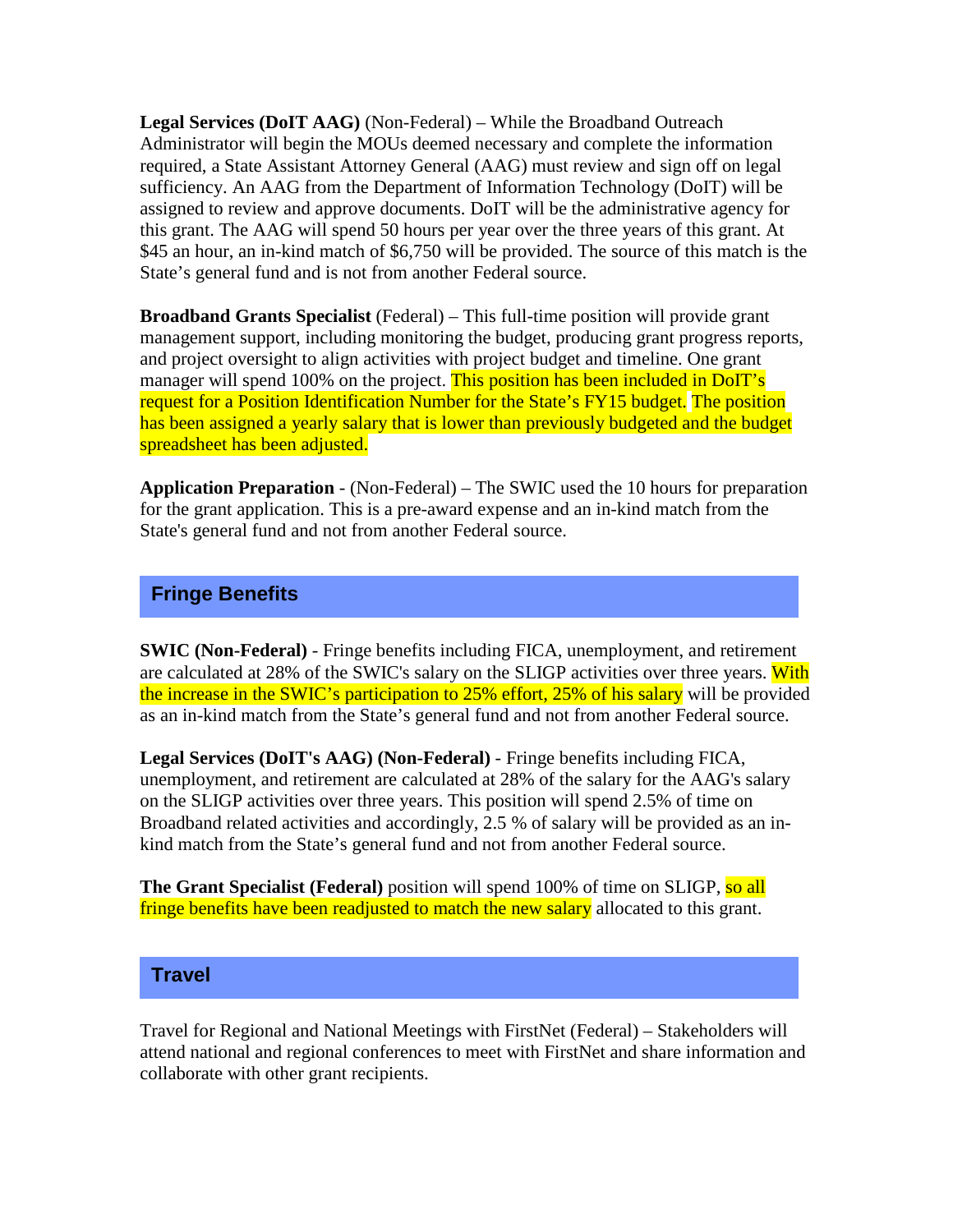- One of the trips is a pre-award cost for travel to the FirstNet Workshop in Arlington, Virginia on May 15-16, 2013. Travel costs include mileage and tolls, hotel, and per diem.
- The travel for the nine additional national and regional conferences for 10 people are post-award expenses:
	- o Travel for Regional and National Meetings with FirstNet (Federal): Staff will attend national and regional conferences to meet with FirstNet and share information and work with other grant recipients. Travel costs include airfare, hotel, and per diem.

**Local, State, Regional Travel** (Federal) – This is anticipated travel for local representatives and stakeholders to attend meetings around the State. Mileage is estimated at 40 people traveling 100 miles roundtrip for nine meetings.

### **Equipment**

We do not plan to have any equipment costs for this grant program.

# **Supplies**

Printer (Federal): Two printers will be purchased for the Broadband staff to use in support of grant-related activities.

Office Supplies (Federal): This includes business cards, paper, folders, pens, and other general office supplies which will be used by the staff for grant-related activities.

Laptop (Federal): Three laptops for the Broadband staff to use while on travel and for conducting other outreach-related work.

### **Contractual**

**Broadband SME** (Federal) – This position has been increased by 520 hours in year one, and held at 520 hours in years 2 and 3 to support the technical evaluation of State assets, provide technical briefings and interpret FirstNet technical requirements and standards. This position will be contracted through the State of Maryland's Consulting and Technical Services (CATS II) contract. CATS II is a contract vehicle that provides preapproved consultant firms who can be hired in an expedited manner. Therefore all personnel acquired under this contract are "contractors." It's been used successfully for the 700 MHz project and allows the State to ramp up quickly once the SLIGP is awarded.

**Broadband Outreach/Administrator** (Federal) – The State will hire a full-time contractor to provide outreach to the regional representatives and coordination with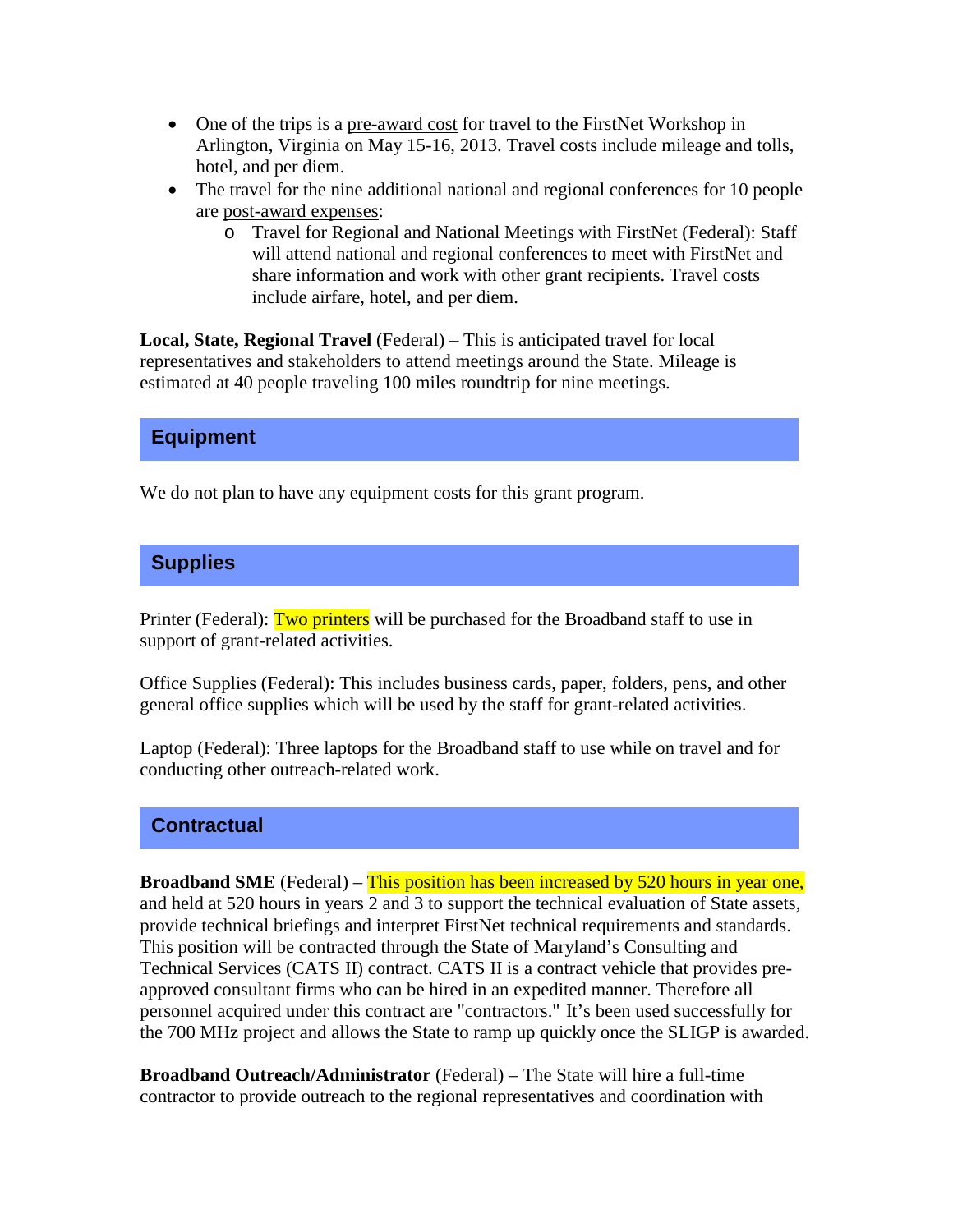Federal and neighboring states. This position will also provide support for MOU development and coordination with various State Assistant Attorney Generals for all agreements.

**Regional Coordinators** (Federal) – We plan to use the Interoperability Regions already established in the State, each with a governance model and a history of working together on communications issues, as the footprint for coordinators to work in each region. These quarter-time time positions, contractors working 520 hours per year for three years, will conduct activities related to FirstNet such as surveys, stakeholder outreach, inventory of assets, and development of local plans and reports. Regional coordinators will be responsible for collecting attendance sheets and calculating hours and salary costs for each meeting, workshop, or other activity directly related to FirstNet to support the inkind match. Three coordinators have been hired using a Memorandum of Understanding between DoIT and the University of Maryland Center for Health and Homeland Security. A fourth coordinator will be hired using a contractual vehicle with another level of government to provide a fee-for-service, task-specific deliverable work. This is neither programmatic nor a budget change but an explanation of how we want to accomplish the work.

**Broadband Website Development and Maintenance** (Federal ) – The State will hire a contractor to set up and maintain a website during the three-year grant period for the Broadband staff and working groups to exchange information on activities, share documents, and post status updates. This position is budgeted at 60% , or 1,284 hours, on the project for three years. This contractor will be hired from Salisbury University using a contractual vehicle with another level of government to provide a fee-for-service, taskspecific deliverable work. This is neither programmatic nor a budget change but an explanation of how we want to accomplish the work.

**Site Assessment Services** (Non-Federal) – The State of Maryland has an existing contract with Motorola to build a statewide 700 MHz voice radio system. It is our intent to award a Task Order to Motorola in year two of the SLIGP to complete the Site Survey form to be developed by FirstNet. Since this was not included in the original RFP, this will be new scope. The intent is to capture the information needed to determine if LTE equipment can be installed at existing State and local sites. The work is estimated at 3,582.4 hours per year. This amount of hours has been adjusted to reflect a change in the match generated by the SWIC's increased involvement. This additional funding will be secured from the General Assembly as part of the Capital Program for FY14 or 15 depending on when FirstNet/NTIA makes the form available and authorizes the collection of data. This funding is above the amount being used for the Land Mobile Radio (LMR) project and with the change in the amount of hours needed, is now estimated to be \$358,240 during the two years of phase 2 of the SLIGP and will be a "cash match" for the grant.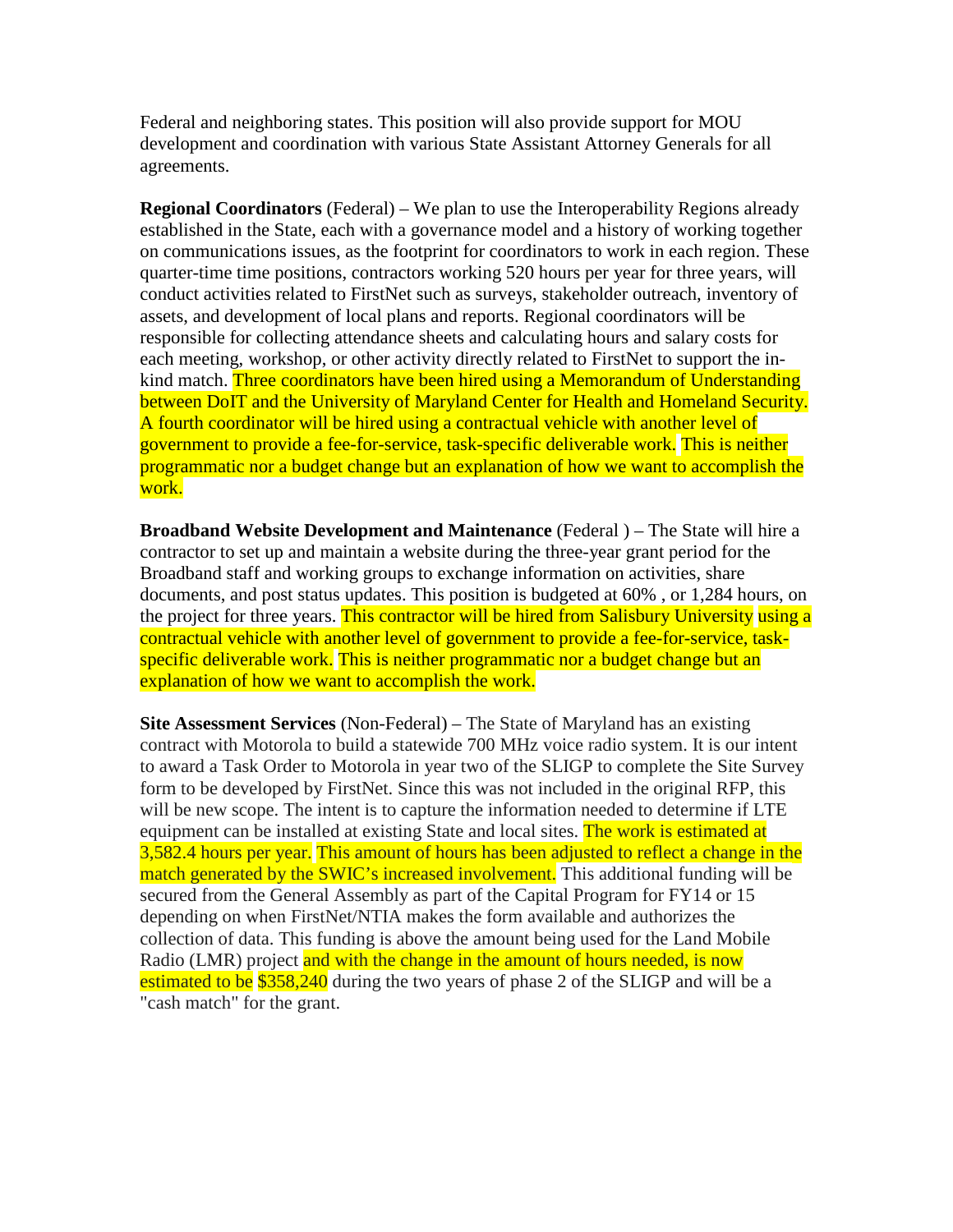### **Construction**

None, per grant guidelines.

### **Other**

**Wireless Connection for Laptop** (Federal): The laptops purchased for the Broadband Outreach /Administrator and Broadband Grants Specialists will have a wireless connection to facilitate work while at meetings and on travel.

**Regional Coordination (MACINAC)** (Federal): The State intends to continue its coordination on broadband issues through the FEMA Region III consortium called MACINAC. Likely to be a sub-grant, the contractor will provide research, evaluation, planning and outreach on behalf of member States. It is anticipated we will release an RFI with FirstNet approval for the gathering of information related to deployment in this region. The cost shown is Maryland's contribution for a three-year period at \$30,250 a year. Other FEMA Region III States will make their own estimates for this service.